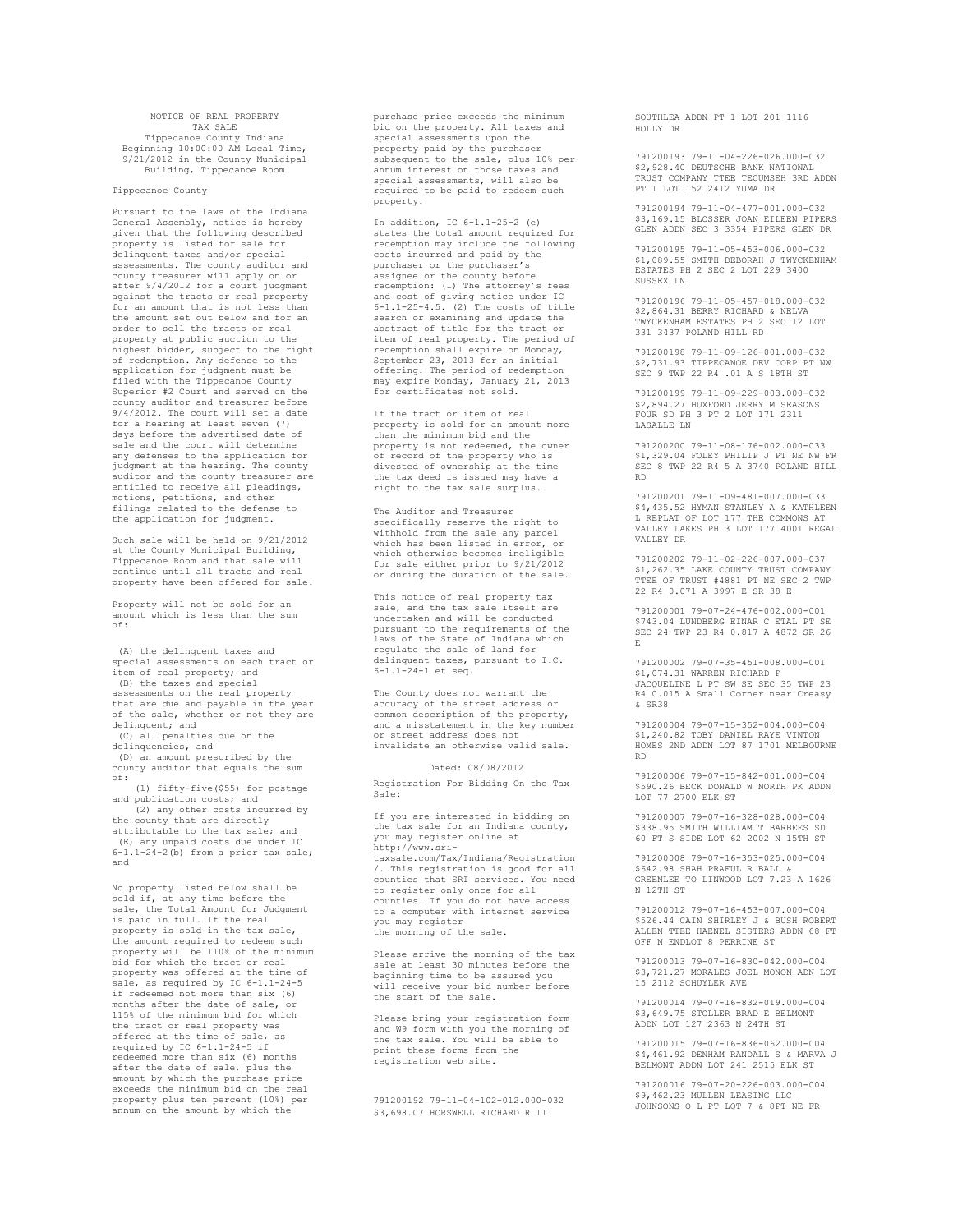SEC 20 TWP 23 R4 3.312 A& PT VAC ALLEY & I GRAVES SD PT LOTS 6, 1414 CANAL RD

791200017 79-07-20-256-003.000-004 \$1,213.80 ZACHARY JUSTINE CONNOLLY ROBERT L CABOT & HUNTINGTON 2ND ADDN 15 X 100 FT LOT 2 & 100 FT S END LOT 3 902 N 9TH ST

791200018 79-07-20-476-008.000-004 \$42,694.97 PHILLIPS FAMILY PROPERTIES LLC ORIG PLAT 92 X 70 FT W END LOT 112& 20 X 70 FT W END OF E 40 FT LOT 112 301 N 5TH ST

791200019 79-07-20-480-003.000-004 \$10,357.67 BIOSOLUTIONS USA INCORPORATED ORIG PLAT PT LOTS 115 & 116 512 MAIN ST

791200021 79-07-21-103-009.000-004 \$4,477.95 NEW ERA MISSIONARY BAPTIST CHURCH ENSIMINGERS ADDN LOT 13 1311 MORTON ST

791200022 79-07-21-134-004.000-004 \$2,721.60 TORRES LEONARD LARES LINWOOD W 1\2 LOT 47 1309 N 16TH ST

791200024 79-07-21-200-001.000-004 \$1,768.33 WALLACE CHAD P WILSON TO LINWOOD LOT 42 1802 WILSON ST

791200025 79-07-21-313-019.000-004 \$1,543.66 KAPETANOVIC TERRI A & MIKE LAFAYETTE REDEVELOPMENT SD PT 2LOT 17 331 ERIE ST

791200026 79-07-21-360-005.000-004 \$3,846.92 FOWLER WILLIAM J 57.70 FT FERRY ST PT SW SW SEC 21 TWP 23R4 1111 FERRY ST

791200027 79-07-21-386-014.000-004 \$4,196.16 4TH STREET PROPERTIES LLC L B STOCKTONS 3RD ADDN LOT 9 1440 SOUTH ST

791200028 79-07-22-146-261.300-004 \$393.00 BOES JACK G JANICE L IMPTS ON GEORGE BOES LAND HERTZ RENT ACAR PT E NW SEC 22 TWP 23 R4 7.738 A 1000 SAGAMORE PARKWAY N

791200029 79-07-22-152-017.000-004 \$304.92 SMITH JOHN E ENTERPRISES INC PT NW SEC 22 TWP 23 R4 LAZY LN

791200030 79-07-22-278-010.000-004 \$5,355.39 FOUST ALICE J EASTWICH ADDN LOT 89 821 GREENWICH RD

791200031 79-07-22-330-012.000-004 \$3,395.14 RYANS FAMILY STEAK HOUSES INC PT E E SW SEC 22 TWP 23 R4 0.117 A 518 SAGAMORE N PKY

791200033 79-07-23-128-022.000-004 \$4,354.05 AYALA LLC VINTON HIGHLANDS SD PT 2 SEC 2 LOT 53 3728 KIMBERLY DR

791200034 79-07-24-352-026.000-004 \$193,949.17 MADHAV LLC PT SW SEC 24 TWP 23 R4 3.617 AANNEXED FROM 102- 00600-0723 4110 SR 26 E

791200035 79-07-26-228-001.000-004 \$312.98 DEL PRINCIPE WILLIAM SR E & WILLIAM E EASTLAND HOMES SD PT 1 PT LOT 1ANNEXED FROM 102-00701-0017 EASTLAND DR

791200036 79-07-27-128-017.009-004 \$2,215.30 PUZZLE FACTORY LOFTS LLC THE PUZZLE FACTORY PD UNIT 1 & 1/13 INT COMM AREA 3200 SOUTH #1 ST

791200037 79-07-27-128-018.009-004 \$1,949.20 PUZZLE FACTORY LOFTS LLC THE PUZZLE FACTORY PD UNIT 2 & 1/13 INT COMM AREA 3200 SOUTH #2 ST

791200038 79-07-27-128-019.009-004 \$1,768.60 PUZZLE FACTORY LOFTS LLC

THE PUZZLE FACTORY PD UNIT 3 & 1/13 INT COMM AREA 3200 SOUTH #3 ST

791200039 79-07-27-128-020.009-004 \$1,979.80 PUZZLE FACTORY LOFTS LLC THE PUZZLE FACTORY PD UNIT 4 & 1/13 INT COMM AREA 3200 SOUTH #4 ST

791200040 79-07-27-128-021.009-004 \$1,795.60 PUZZLE FACTORY LOFTS LLC THE PUZZLE FACTORY PD UNIT 5 & 1/13 INT COMM AREA 3200 SOUTH #5 ST

791200041 79-07-27-128-024.009-004 \$1,204.90 PUZZLE FACTORY LOFTS LLC THE PUZZLE FACTORY PD UNIT 8 & 1/13 INT COMM AREA 3200 SOUTH #8 ST

791200042 79-07-27-128-025.009-004 \$1,542.40 PUZZLE FACTORY LOFTS LLC THE PUZZLE FACTORY PD UNIT 9 & 1/13 INT COMM AREA 3200 SOUTH #9 ST

791200043 79-07-27-128-026.009-004 \$9,899.65 PUZZLE FACTORY LOFTS LLC THE PUZZLE FACTORY PD UNIT 10 & 1/13 INT COMM AREA 3200 SOUTH ##10 ST

791200044 79-07-27-128-028.009-004 \$17,826.39 PUZZLE FACTORY LOFTS LLC THE PUZZLE FACTORY PD UNIT 12 & 1/13 INT COMM AREA 3200 SOUTH ##12 ST

791200045 79-07-27-153-026.000-004 \$1,042.66 NORDTVEDT SHARON ETAL L/E CHIEKO ULLERY BELT RY ADDN LOT 16 BL 25 416 S 29TH ST

791200046 79-07-27-203-009.000-004 \$13,369.24 DOG HOUSE HOLDINGS LLC NEW CENTURY PLACE SEC 2 PT 2 LOT 7 185 CENTURY PL

791200049 79-07-28-107-001.000-004 \$2,793.08 RALEVIC VELJKO M VYVERBERG VALLEY SD OF LOT 1LOT 1B 304 VALLEY ST

791200050 79-07-28-184-005.000-004 \$1,733.58 BROGAN SONTA EVERETTS ADDN LOT 5 614 S 18TH ST

791200051 79-07-28-200-001.000-004 \$1,181.97 SHAKESPEARE BARBARA E M WEAVERS ADDN LOT 124 2005 SOUTH ST

791200053 79-07-28-257-004.000-004 \$3,813.65 KEMBLE MARILYNN FANNIE BANGS ADDN LOT 1 2001 PERDUE ST

791200054 79-07-28-306-013.000-004 \$6,069.00 BULINGTON DONALD R JR LORRIE A JAMES WALLACE ADDN LOT 14 1009 S 11TH ST

791200055 79-07-28-331-003.000-004 \$3,477.87 KLUTZKE DEAN J T S COX ADDN LOT 67 1609 VIRGINIA ST

791200056 79-07-28-451-021.000-004 \$8,446.37 MORRISON JAMES ETAL REPLAT PT ELLSWORTHS OUTLOTSLOT 8 1408 S 19TH ST

791200057 79-07-28-479-010.000-004 \$3,724.43 HENDERSON HAROLD I & SHONNA A ROGERS SD N 1\2 LOTS 47 & 48 1123 S 24TH ST

791200058 79-07-29-127-005.000-004 \$1,796.47 HURT MARY JANE ENSMINGERS E 1\2 LOT 24 61 WALNUT ST

791200059 79-07-29-182-004.000-004 \$467.45 IRD LLC SMITH & GREENS ADD PT LOT 115 259 SMITH ST

791200060 79-07-29-182-005.000-004 \$537.48 IRD LLC E 1\2 SMITH & GREENS ADDN LOT 114 SMITH ST

791200061 79-07-29-229-029.000-004 \$1,873.70 NIX PAUL TAYLOR WHITE PETERSON & ELLSWORTHLOT 34 632 OREGON ST

791200062 79-07-29-234-010.000-004 \$979.39 SCHARER MARK 30 FT S 8TH ST PT NE NE SEC 29TWP 23 R4 .31A 19 S 8TH ST

791200063 79-07-29-239-012.000-004 \$1,831.81 LAWRENCE DANIEL MICHAEL TAYLOR WHITE PETERSON & ELLSWORTH ADDNFR 60 FT FRONT LOT 4 617 NEW YORK ST

791200064 79-07-29-261-004.000-004 \$9,886.32 HURST VIVIAN E A G PHELPS ADDN LOT 25 &4 3\4 FT N SIDE LOT 26 532 S 3RD ST

791200065 79-07-29-326-001.000-004 \$21,149.79 IRD LLC PT SW & PT SE SEC 29 TWP 23 R4 & SMITH &GREENS LOTS 117-122 INC 267 SMITH ST

791200066 79-07-29-330-008.000-004 \$1,993.74 IRD LLC W K ROCHESTER S OR 2ND ADDN LOT 38& PT VAC ALLEY ELM ST

791200067 79-07-29-330-009.000-004 \$554.99 IRD LLC W K ROCHESTER S OR 2ND FR LOT 21& PT VAC ALLEY ELM ST

791200068 79-07-29-383-004.000-004 \$2,876.82 KUEBERTH JOHN JOSEPH JR DORINDA S SUNSET HEIGHTS ADDN LOT 10 1404 HOLLOWAY DR

791200069 79-07-32-251-006.000-004 \$185.18 VINSON DEVELOPMENT LLC WILLIAMS RIDGE PD PH 1 COMMON AREA(0.8661 A) WILLIAMS RIDGE CT

791200070 79-07-32-331-001.000-004 \$1,373.12 BUNTIN LILLIAN M STEVENS AUSTINS SD LOT 60 POLAND HILL

791200071 79-07-33-128-016.000-004 \$923.65 SEABOLT NANCY J FAIR PARK 2ND ADDN LOT 45 1427 POTOMAC AVE

791200072 79-07-33-357-021.000-004 \$1,008.92 BURGER PROPERTY ASSURANCE LLC EDGELEA 2ND ADDN LOT 51 2549 CAMBRIDGE RD

791200073 79-07-33-431-032.000-004 \$376.06 CARSON DIANTHE KIM & JOHN B TECUMSEH ADDN PT 1 LOT 179 2403 MANITOBA DR

791200075 79-07-34-300-005.000-004 \$2,537.53 SHUMATE CLAUDE W SELMA J TECUMSEH ADDN PT 1 LOT 235 2311 SEQUOYA DR

791200076 79-07-35-302-016.000-004 \$366.23 COUNTRY CHARM UTILITY CORP COUNTRY CHARM SD PT 7 12 FT S SIDELOT 43 POPLAR LN

791200077 79-07-25-226-008.000-005 \$80,629.28 SILVERLEAF FINANCIAL 5 LLC TIPPECANOE SHOPPES SD LOT 1 4921 SR 26 E

791200078 79-07-30-476-009.000-005 \$3,706.09 ADAMS DONALD EUGENE SR PT SE SEC 30 TWP 23 R4 .35 A 1722 WABASH AVE

791200079 79-07-31-277-002.000-005 \$135.50 SMITH PAUL ROCHESTERS O L S 1/2 E OF RR LOT 26 POWDERHOUSE LN

791200080 79-13-10-200-008.000-006 \$7,963.45 TAXI LLC PT NE SEC 10 TWP 21 R6 1 A 9001 W 900 S

791200081 79-15-02-400-001.000-007 \$2,157.11 SHEEHAN SHAREN ADJ CONCORD PT SEC 2 TWP 21 R4 .50 A 3525 E 900 S

791200082 79-15-03-400-004.000-007 \$2,579.72 RAYBURN DAVID L PT NW SE SEC 3 TWP 21 R4 5.059 A TR #5 8607 WALNUT RIDGE RD

791200083 79-15-24-200-008.000-007 \$2,890.43 MILLER RYAN M & KELLI N PT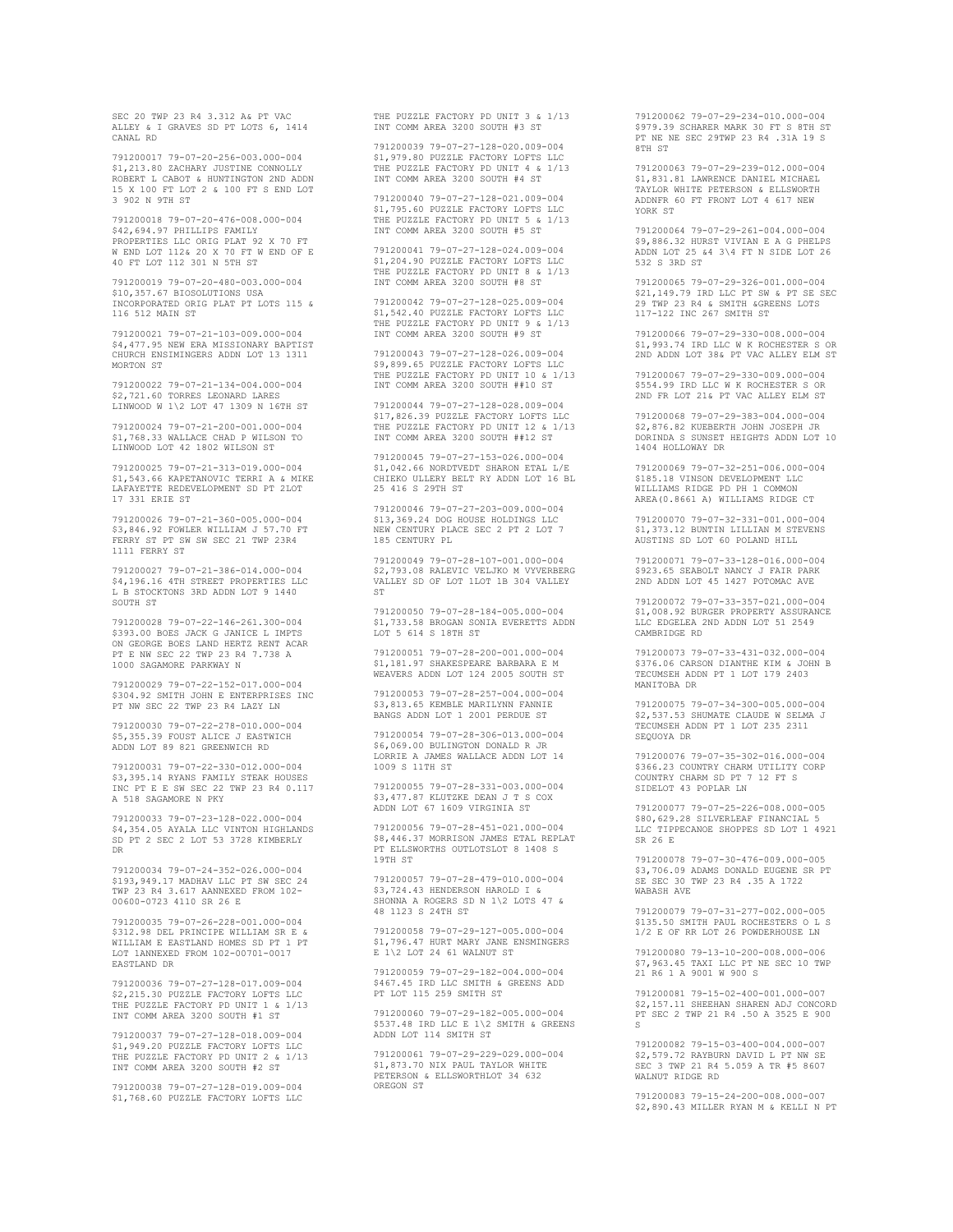W E NE SEC 24 TWP 21 R4 2.01 A 4739 VISTA RIDGE CT

791200085 79-16-23-457-002.000-008 \$1,612.07 CADWALLADER DENNIS LAURAMIE HGTS ADDN LOT 16 9506 HUDSON DR

791200087 79-08-11-400-016.000-009 \$3,262.05 DUTCH SONJA & NICHOLAS PT SE SEC 11 TWP 23 R3 2.79 A 2235 N 950 E

791200088 79-08-13-400-006.000-009 \$2,193.18 LUMLEY JEFFREY S PT SE SE SEC 13 TWP 23 R3 2.366 A 10980 E 100 N

791200089 79-08-20-100-004.000-009 \$3,521.99 PATEL DEVEN CREEKSIDE SD LOT 40 816 WEXFORD DR

791200090 79-08-20-127-005.000-009 \$18,448.70 MENNEN BUILDERS INC CREEKSIDE SD LOT 17 719 CLIFFSIDE CT

791200091 79-08-20-177-009.000-009 \$17,046.97 BULINGTON DONALD R & LORRIE A CREEKSIDE SD LOT 35 716 WEXFORD DR

791200092 79-08-27-100-001.000-009 \$1,935.93 KEMBLE MARK L NW NW SEC 27 TWP 23 R3 10 A 8231 SR 26 E

791200093 79-08-30-180-029.000-009 \$1,988.92 MURILLO JUAN J & TINOCO CARINA SADDLEBROOK ESTATES SD PH 3 PT 2LOT 334 202 EQUESTRIAN DR

791200094 79-08-33-276-004.000-009 \$4,680.10 NELSON SCOTT & MARIA PT SE NE SEC 33 TWP 23 R3 1.806 A 1300 S 775 E

791200095 79-08-18-100-007.000-010 \$13,479.83 LAMAR DANIEL J PT NW SEC 18 TWP 23& PT NW SEC 18 TWP 23 R3 1.486 A 1 CASTLE DR

791200096 79-08-18-100-008.000-010 \$1,869.56 LAMAR DANIEL J PT NW SEC 18 TWP 23 R3 1.152 A E 200N

791200097 79-08-18-300-012.300-010 \$189.54 WEIS CHARLES IMPROVEMENTS ONLY ON 114-03700-0121 5201 EISENHOWER RD

791200098 79-15-06-101-003.000-011 \$2,196.61 HENSEL MARY JOANNE PT NE SEC 6 TWP 21 R4 .41 A 435 W 800 S

791200099 79-15-19-200-022.000-011 \$1,650.74 LINTON MICHAEL D PT S NE SEC 19 TWP 21 R4 4.50 A 36 W 1150 S

791200101 79-15-19-277-003.000-011 \$2,644.94 SOUTHERN DANA L & RITA A PT S NE SEC 19 TWP 21 R4 1.00 A 11234 US HWY 231 S

791200102 79-15-20-153-008.000-011 \$529.55 OWENS ROXANNE L PT SW NW SEC 20 TWP 21 R4 .12 A 11420 EAST ST

791200103 79-15-20-159-006.000-011 \$634.81 RITCHIE LAWRENCE A ROMNEY KYLES ADDN LOT 11 US HWY 231

791200104 79-15-20-303-005.000-011 \$874.20 CHAPMAN GARY L MILDRED A ROMNEY LEAMINGS ADDN LOTS 11 & 12 101 E HIGH ST

791200105 79-12-02-300-002.000-012 \$2,500.39 KORSCHOT GREGORY A SR N END W SW SEC 2 TWP 22 R3 49.80 A 2618 S 900 E

791200107 79-12-03-400-001.000-012 \$7,686.37 KORSCHOT GREGORY A SR PT SEC 3 TWP 22 R3 69.20 A 2617 S 900 E

791200108 79-12-03-400-006.000-012 \$4,620.24 KORSCHOT GREGORY A SR PT SE SEC 3 TWP 22 R3 2683 HARDING RD

791200109 79-12-18-300-003.000-012 \$135.50 WALLACE JEAN S END W FR SW SEC 18 TWP 22 R3 0.3 A E 450 S

791200110 79-12-25-400-004.000-012 \$293.49 RUTAN GORDON L PT SE SEC 25 TWP 22 R3 0.1377 A E 700 S

791200111 79-12-26-200-003.000-012 \$1,124.59 NEWCOMER CHURCH OF UNITED BREATHERN TRUSTEES PT W NE SEC 26 TWP 22 R3 1 ANEWCOMER CEMETERY S 1000 E

791200112 79-12-04-302-052.000-013 \$2,583.79 JACKSON MATTHEW E PRESTWICK MANOR SEC 4 LOT 11 741 SHAKAMAK CT

791200114 79-05-01-400-004.000-014 \$453.50 BROWN W A SR 1 X 22 2-3 RODS PT W W SE SEC 1TWP 23 R6 TO CEMETERY LOT 3020 N 750 W

791200115 79-06-18-201-013.000-014 \$266.62 O'BRYAN NORMAN J ARROWHEAD SD NO 2 PT LOT 14 W OLD SR 26

791200116 79-06-18-201-014.000-014 \$139.74 O'BRYAN NORMAN J ARROWHEAD SD NO 2 LOT 15 W OLD SR 26

791200117 79-06-18-201-016.000-014 \$146.52 KAMO AIRLINES INC ARROWHEAD SD NO 2 LOT 17 W SR26

791200118 79-06-18-201-017.000-014 \$183.04 KAMO AIRLINES INC ARROWHEAD SD NO 2 LOT 18 W SR26

791200119 79-06-18-201-019.000-014 \$319.04 KAMO AIRLINES INC PT LOT 14 ARROWHEAD SD NO 2 W SR26

791200120 79-06-07-476-001.000-015 \$232.71 STANFIELD RIDGE LLC PT E SE SEC 7 TWP 23 R5 15.067 A 6200 SR 26 W

791200121 79-06-08-351-002.000-015 \$269.45 STANFIELD RIDGE LLC PT W SW SEC 8 TWP 23 R5 N 600 W

791200122 79-06-18-200-024.000-015 \$1,023.25 STANFIELD RIDGE LLC PT NE NE SEC 18 TWP 23 R5 0.755 A W SR 26

791200123 79-01-34-301-005.000-016 \$348.79 FUNK SCOTT PT W W W SEC 34 TWP 24 R6 .16 A KNOWN ASPT LOT 19 IN K R S ADDN 622 S BROWN ST

791200124 79-03-10-100-006.000-017 \$1,362.50 KING JOSEPH A NANCY LOU PT NW NW SEC 10 TWP 24 R4120 X 140 FT 8925 SR 43 N

791200125 79-03-10-200-010.000-017 \$7,198.70 CRONIN JAMISON L & STACEY L PT NE SEC 10 TWP 24 R4 24.835 APT NE SEC 10 TWP 24 R4 23.158 A 2919 E 900 N

791200126 79-03-11-100-005.000-017 \$1,478.19 HILL ANGELIA M ETAL PT NW SEC 11 TWP 24 R4 1.02 A 3103 E 900 N

791200127 79-03-17-400-001.000-017 \$187.50 CLARK FLOYD PT NE SE SEC 17 TWP 24 R4 N 75 E

791200128 79-03-19-200-006.000-017 \$397.51 CARNAHAN PAUL & CARLA PT NW NW NE SEC 19 TWP 24 R42.00 A N 50 W

791200131 79-03-27-251-002.000-017 \$3,082.92 CARDER DAVID R PT SEC 27 TWP 24 R4 2.267 A 5717 PROPHETS ROCK RD

791200132 79-03-27-400-010.000-017 \$752.38 SCHURMAN ELIZABETH A PT E SW SEC 27 TWP 24 R4 1 A 5323 N 9TH ST

791200133 79-04-04-200-003.000-017 \$2,432.08 DOERR RUTH L PT N FR NE SEC 4 TWP 24 R3 .45 A E 975 N

791200134 79-04-05-200-029.000-017 \$1,128.58 WARD CAROL L NE FR SEC 5 TWP 24 R3100 X 150 FT 9922 MORNINGSIDE LN

791200135 79-03-33-152-003.000-018 \$4,868.15 BH2 LLC PT NW SEC 33 TWP 24 R4 3.515 A PENELOPE CT

791200136 79-03-33-252-001.000-018 \$3,146.82 DYER GRANT L ADINA S PT W NE FR SEC 33 TWP 24 R4 2553 KOPF LN

791200137 79-03-33-252-005.000-018 \$7,497.66 DYER GRANT LEE ADINA SUE PT W NE FR SEC 33 TWP 24 R4 2250 KOPF LN

791200139 79-03-23-401-008.000-019 \$1,691.39 SURPRISE GUY JERAMEY ORIG PLAT 58 FT NE END LOT 38 107 RATLROAD ST

791200140 79-03-28-277-002.000-019 \$57,520.28 REI LIMITED PARTNERSHIP PT E NE SEC 28 TWP 24 R4 6.537 A 5500 SR 43 N

791200141 79-10-01-276-012.000-021 \$198.90 JENKINSON BRODY A & MELISSA K PT E E SEC 1 TWP 22 R5 0.435 A 2422 S 100 W

791200142 79-10-01-276-027.000-021 \$1,676.92 SMITH RUSSELL JEFFREY PT E E SEC 1 TWP 22 R5 0.39 A60 X 283 FT KNOWN AS LOTS 30 2434 SMITH DR

791200143 79-06-10-326-006.000-022 \$790.34 GOODMAN BENJAMIN S CHERI L PT E SW SEC 10 TWP 23 R5 1 A 3679 W 250N

791200146 79-06-10-401-009.000-022 \$8,587.16 BD RENTALS LLC LINDBERG VILLAGE PH 1 & PH 2LOT 183 2348 HOPKINS DR

791200147 79-06-15-100-010.000-022 \$1,017.95 LEVITE JOHN E NAOMI PT NW NW SEC 15 TWP 23 R5 .96 A & .92 A 3900 LINDBERG RD

791200148 79-06-15-203-010.000-022 \$165.06 DRACH RAYMOND A & JOY PARR REPLAT OF LOTS 41, 44 & 45 HUNTINGTONSD PH 1 PT 1 PT OL A ALYDAR DR

791200149 79-02-36-326-011.000-023 \$460.23 LUXHART CORPORATION HADLEY MOORS SD PT 1 OUTLOT 320 OUTLOT

791200150 79-02-36-326-029.000-023 \$4,023.69 RUIZ VALERIE C HADLEY MOORS SD PT 2 LOT 107 1535 LIONHEART LN

791200151 79-06-02-226-013.000-023 \$135.50 RBT DEVELOPMENT LLC & PARAMOUNT DEVELOPMENT GROUP LLC PARAMOUNT-LAKESHORE SD PH 1 SEC 1OL AA PARAMOUNT DR

791200152 79-06-02-228-012.000-023 \$135.50 RBT DEVELOPMENT LLC LAKESHORE SD PH 1 OUTLOT A CHENANGO PL

791200154 79-06-11-100-005.000-023 \$139.06 MENNEN BUILDERS LLC ETAL RIVER BIRCH TRACE SD OUTLOT A(DETENTION BASIN) HORIZON DR

791200155 79-06-23-326-007.000-023 \$4,395.90 TRISKA DAVID J PT E SW SEC 23 TWP 23 R5 1.1 A 2741 NEWMAN RD

791200156 79-06-26-376-016.000-023 \$1,086.76 BATES WILLIAM R & KEMBLE MARK L PT SW SEC 26 TWP 23 R5 0.116 A 2529 S RIVER RD

791200157 79-07-03-402-001.000-023 \$5,355.71 G&L DEVELOPMENT CO INC BLACKTHORNE PD PH 1 COMMON AREA 3/4%